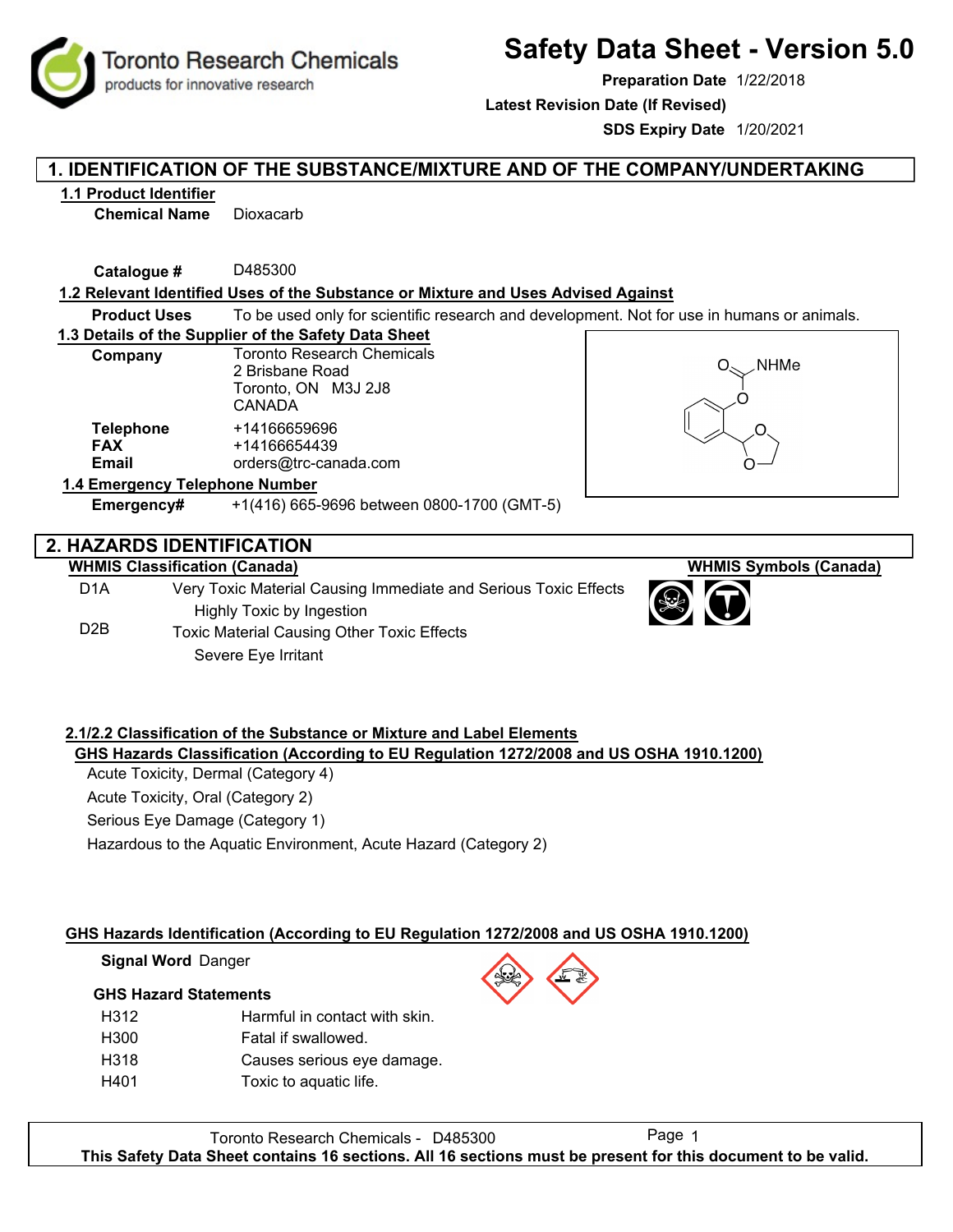#### **GHS Precautionary Statements**

| P <sub>264</sub> | Wash hands thoroughly after handling.                                                                                               |
|------------------|-------------------------------------------------------------------------------------------------------------------------------------|
| P <sub>280</sub> | Wear protective gloves/protective clothing/eye protection/face protection.                                                          |
| P301/P310        | IF SWALLOWED: Immediately call a POISON CENTER or doctor/physician.                                                                 |
| P305/P351/P338   | IF IN EYES: Rinse cautiously with water for several minutes. Remove contact lenses, if<br>present and easy to do. Continue rinsing. |

#### **2.3 Unclassified Hazards/Hazards Not Otherwise Classified**

No data available.

### **3. COMPOSITION/INFORMATION ON INGREDIENTS**

#### **3.1 Substances**

**Molecular Formula:**  $C_{11}H_{13}NO_4$ 

**CAS Registry #: 6988-21-2** 

Molecular Weight: 223.23

 $EC#: 230-253-4$ 

#### **Synonyms**

2-(1,3-Dioxolan-2-yl)phenol 1-(N-Methylcarbamate); Methylcarbamic Acid o-1,3-Dioxolan-2-ylphenyl Ester; 2-(1,3- Dioxolan-2-yl)phenol Methylcarbamate; 2-(1,3-Dioxolan-2-yl)phenyl N-Methylcarbamate; 2-(1,3-Dioxolan-2-yl)phenyl Methylcarbamate; 2-(1,3-Dioxolane-2-yl)-phenyl N-Methylcarbamate; C 8353; CIBA 8353; CIBA C 8353; Du Pont 1519; Elocron; Elocron 50WP; Elocron 8353; Famid; MCDP; Rovlinka; o-(1,3-Dioxolan-2-yl)phenyl Methylcarbamate;

#### **3.2 Mixtures**

Not a mixture.

### **4. FIRST AID MEASURES**

#### **4.1 Description of First Aid Measures**

#### **General Advice**

If medical attention is required, show this safety data sheet to the doctor.

#### **If Inhaled**

If inhaled, move casualty to fresh air. If not breathing, give artificial respiration and consult a physician.

#### **In Case of Skin Contact**

Remove contaminated clothing and shoes. Wash off with soap and plenty of water. Take victim immediately to hospital. Consult a physician.

#### **In Case of Eye Contact**

Rinse thoroughly with plenty of water for at least 15 minutes and consult a physician. Continue rinsing eyes during transport to hospital.

#### **If Swallowed**

Never give anything by mouth to an unconscious person. Rinse mouth with water. Do NOT induce vomiting unless advised to do so by a physician or Poison Control Center. Seek medical attention.

#### **4.2 Most Important Symptoms and Effects, Both Acute and Delayed**

The most important known symptoms and effects are described in the labeling (see section 2.2) and/or section 11.

#### **4.3 Indication of any Immediate Medical Attention and Special Treatment Needed**

Not available.

### **5. FIREFIGHTING MEASURES**

#### **5.1 Extinguishing Media**

Use water spray, alcohol-resistant foam, dry chemical or carbon dioxide.

#### **5.2 Special Hazards Arising from the Substance or Mixture**

Carbon oxides, Nitrogen oxides

#### **5.3 Advice for Firefighters**

Wear self contained breathing apparatus for fire fighting if necessary.

#### **5.4 Further Information**

Toronto Research Chemicals - D485300 Page 2 **This Safety Data Sheet contains 16 sections. All 16 sections must be present for this document to be valid.**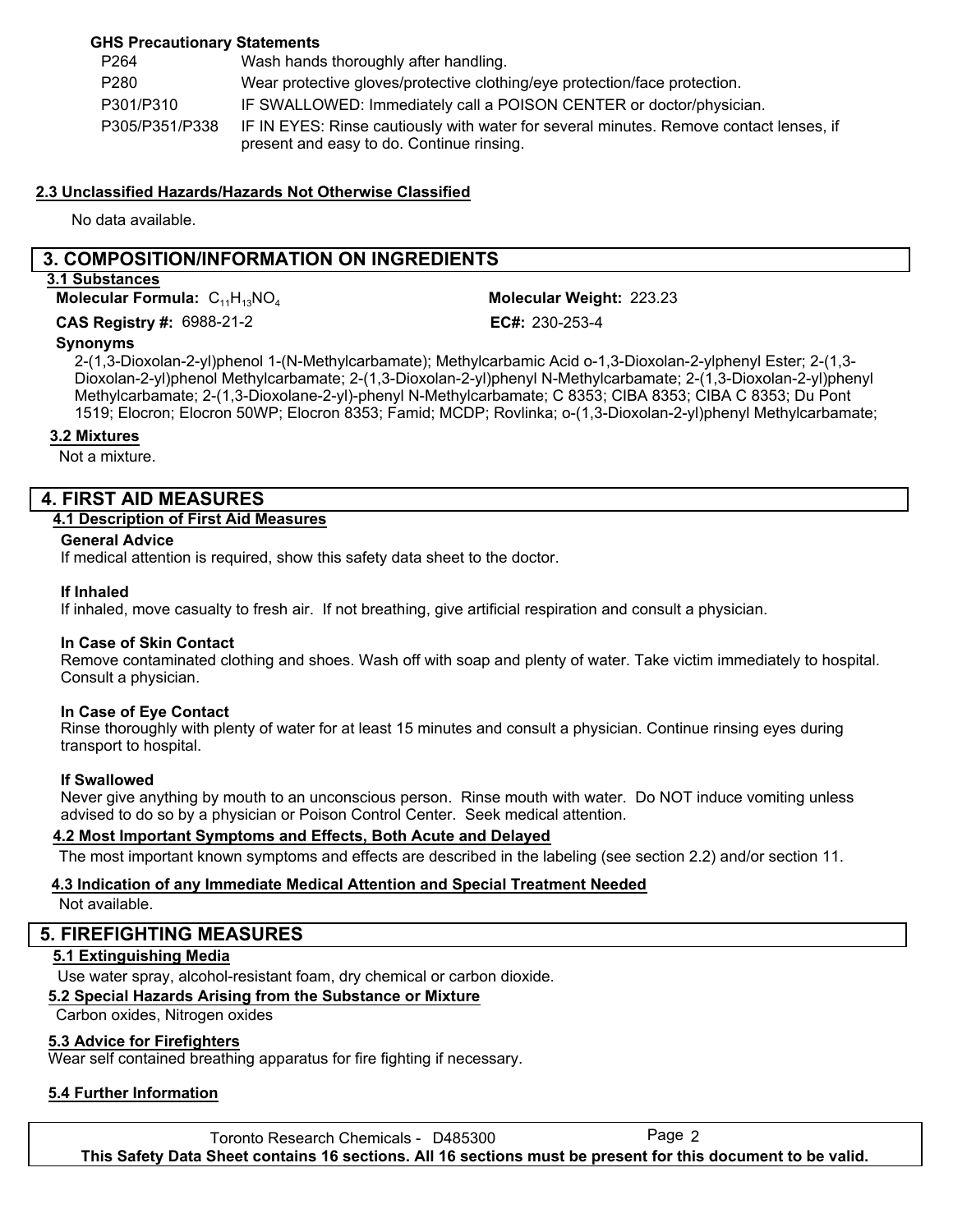### **6. ACCIDENTAL RELEASE MEASURES**

#### **Personal precautions**

Wear respiratory protection. Avoid dust formation. Avoid breathing vapours, mist or gas. Ensure adequate ventilation. Evacuate personnel to safe areas. Avoid breathing dust.

#### **Environmental precautions**

Prevent further leakage or spillage if safe to do so. Do not let product enter drains.

#### **Method and materials for containment and cleaning up**

Pick up and arrange disposal without creating dust. Sweep up and shovel. Keep in suitable, closed containers for disposal.

### **7. HANDLING AND STORAGE**

#### **Precautions for safe handling**

Avoid contact with skin and eyes. Avoid formation of dust and aerosols. Provide appropriate exhaust ventilation at places where dust is formed.

#### **Conditions for safe storage**

Keep container tightly closed in a dry and well-ventilated place. Keep in a dry place.

Storage conditions: Refrigerator

#### **7.3 Specific End Uses**

For scientific research and development only. Not for use in humans or animals.

### **8. EXPOSURE CONTROLS/PERSONAL PROTECTION**

#### **8.1 Control Parameters**

Contains no components with established occupational exposure limits.

#### **8.2 Exposure Controls**

#### **Appropriate Engineering Controls**

A laboratory fumehood or other appropriate form of local exhaust ventilation should be used to avoid exposure.

#### **Personal Protective Equipment**

All recommendations below are advisory in nature and a risk assessment should be performed by the employer/end user prior to use of this product. The type of protective equipment must be selected based on the amount and concentration of the dangerous material being used in the workplace.

#### **Eye/Face Protection**

Safety goggles or face shield. All equipment should have been tested and approved under appropriate standards, such as NIOSH (US), CSA (Canada), or EN 166 (EU).

#### **Skin Protection**

Gloves should be used when handling this material. Gloves are to be inspected prior to use. Contaminated gloves are to be removed using proper glove removal technique so that the outer surface of the glove does not contact bare skin. Dispose of contaminated gloves after use in compliance with good laboratory practices and local requirements.

Gloves used for incidental exposures (splash protection) should be designated as "chemical resistant" by EU standard EN 374 with the resistance codes corresponding to the anticipated use of the material. Unrated gloves are not recommended.

Suggested gloves: AnsellPro Sol-Vex nitrile gloves style 37-175, 15 mil thickness. Penetration time has not been determined.

Gloves used for prolonged direct exposure (immersion) should be designated "chemical resistant" as per EN 734 with the resistance codes corresponding to the anticipated use of the material. Suggested gloves: AnsellPro Viton/Butyl gloves style 38-612, 4/8 mil thickness.

Penetration time has not been determined.

These recommendations may not apply if the material is mixed with any other chemical, or dissolved into a solution. A risk assessment must be performed to ensure the gloves will still offer acceptable protection.

#### **Body Protection**

Toronto Research Chemicals - D485300 Page 3 **This Safety Data Sheet contains 16 sections. All 16 sections must be present for this document to be valid.**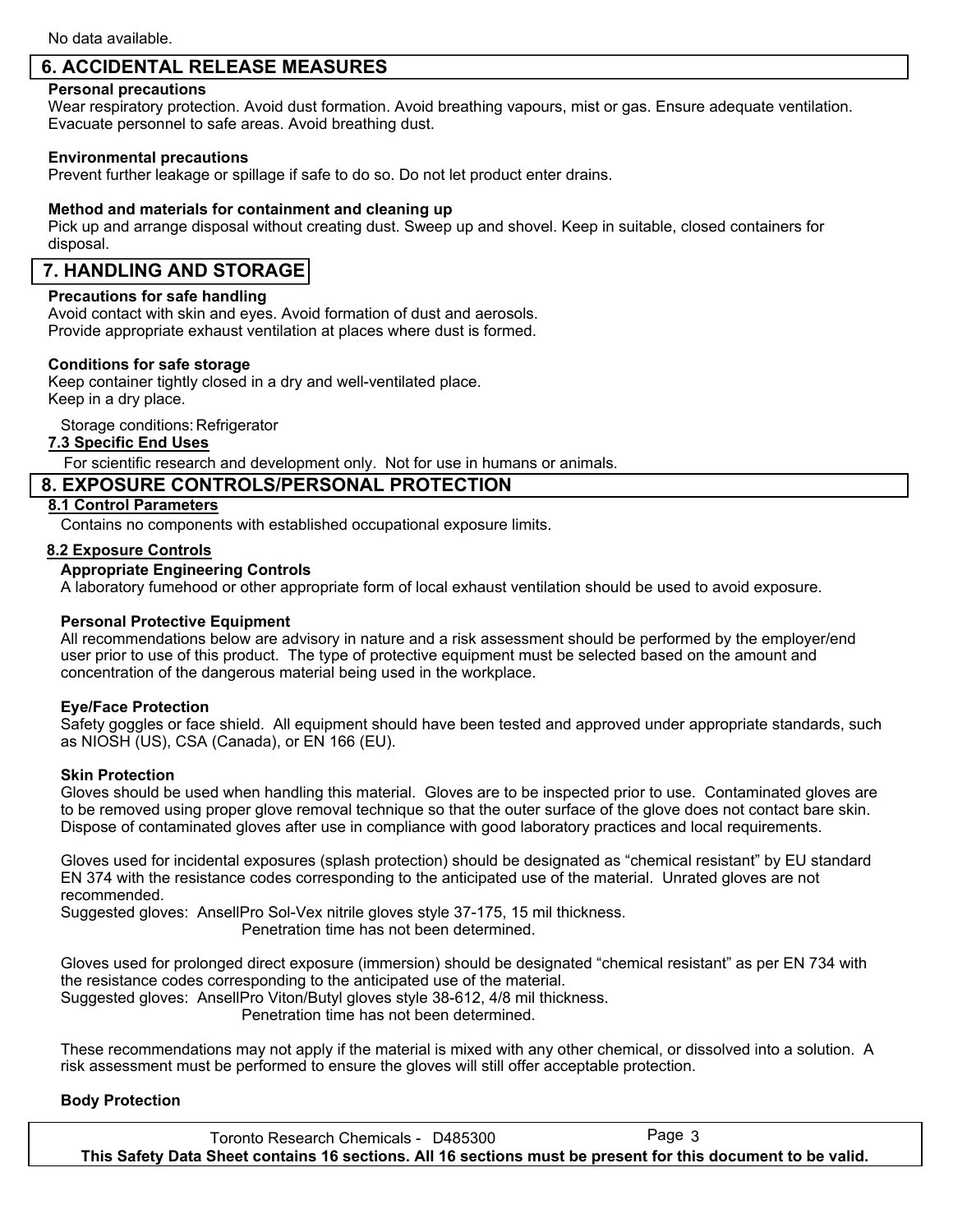Fire resistant (Nomex) lab coat or coveralls.

#### **Respiratory Protection**

Recommended respirators are NIOSH-approved N100 or CEN-approved FFP3 particulate respirators. These are to be only used as a backup to local exhaust ventilation or other engineering controls. If the respirator is the only means of protection, a full-face supplied air respirator must be used.

| 9. PHYSICAL AND CHEMICAL PROPERTIES                                                   |                                                                  |  |  |  |  |
|---------------------------------------------------------------------------------------|------------------------------------------------------------------|--|--|--|--|
| 9.1 Information on Basic Physical and Chemical Properties                             |                                                                  |  |  |  |  |
| A) Appearance                                                                         | B) Odour                                                         |  |  |  |  |
| White to Off-White Solid                                                              | No data available                                                |  |  |  |  |
| C) Odour Threshold                                                                    | D) pH                                                            |  |  |  |  |
| No data available                                                                     | No data available                                                |  |  |  |  |
| E) Melting Point/Freezing Point<br>114-115°C                                          | F) Initial Boiling Point/Boiling Range<br>No data available      |  |  |  |  |
| G) Flash point                                                                        | <b>H) Evaporation Rate</b>                                       |  |  |  |  |
| No data available                                                                     | No data available                                                |  |  |  |  |
| I) Flammability (Solid/Gas)                                                           | J) Upper/Lower Flammability/Explosive Limits                     |  |  |  |  |
| No data available                                                                     | No data available                                                |  |  |  |  |
| K) Vapour Pressure                                                                    | L) Vapour Density                                                |  |  |  |  |
| No data available                                                                     | No data available                                                |  |  |  |  |
| <b>M) Relative Density</b>                                                            | N) Solubility                                                    |  |  |  |  |
| No data available                                                                     | Chloroform (Slightly), DMSO (Slightly), Ethyl Acetate (Slightly) |  |  |  |  |
| O) Partition Coefficient: n-octanol/water<br>No data available                        | P) Auto-Ignition Temperature<br>No data available                |  |  |  |  |
| Q) Decomposition Temperature                                                          | R) Viscosity                                                     |  |  |  |  |
| No data available                                                                     | No data available                                                |  |  |  |  |
| <b>S) Explosive Properties</b>                                                        | <b>T) Oxidizing Properties</b>                                   |  |  |  |  |
| No data available                                                                     | No data available                                                |  |  |  |  |
| 9.2 Other Information<br>no data available                                            |                                                                  |  |  |  |  |
| <b>10. STABILITY AND REACTIVITY</b>                                                   |                                                                  |  |  |  |  |
| <b>10.1 Reactivity</b>                                                                |                                                                  |  |  |  |  |
| No data available.                                                                    |                                                                  |  |  |  |  |
| <b>10.2 Chemical Stability</b>                                                        |                                                                  |  |  |  |  |
| Stable under recommended storage conditions.                                          |                                                                  |  |  |  |  |
| 10.3 Possibility of Hazardous Reactions                                               |                                                                  |  |  |  |  |
| No data available.                                                                    |                                                                  |  |  |  |  |
| <b>10.4 Conditions to Avoid</b>                                                       |                                                                  |  |  |  |  |
| No data available.                                                                    |                                                                  |  |  |  |  |
| <b>10.5 Incompatible Materials</b>                                                    |                                                                  |  |  |  |  |
| No data available.                                                                    |                                                                  |  |  |  |  |
| <b>10.6 Hazardous Decomposition Products</b>                                          |                                                                  |  |  |  |  |
| In the event of fire: See section 5. Other decomposition products: No data available. |                                                                  |  |  |  |  |
| <b>11. TOXICOLOGICAL INFORMATION</b>                                                  |                                                                  |  |  |  |  |
| 11.1 Information on Toxicological Effects                                             |                                                                  |  |  |  |  |
| A) Acute Toxicity                                                                     |                                                                  |  |  |  |  |
| Oral LD50: Rat - 25 mg/kg                                                             | Inhalation LC50: Rat - 160 mg/m3                                 |  |  |  |  |
| Dermal LD50: Rabbit - 1,950 mg/kg                                                     |                                                                  |  |  |  |  |
| <b>B) Skin Corrosion/Irritation</b>                                                   |                                                                  |  |  |  |  |
| No data available                                                                     |                                                                  |  |  |  |  |
| C) Carious Eva Damonalleritation                                                      |                                                                  |  |  |  |  |

### **C) Serious Eye Damage/Irritation**

No data available

Toronto Research Chemicals - D485300 Page 4 **This Safety Data Sheet contains 16 sections. All 16 sections must be present for this document to be valid.**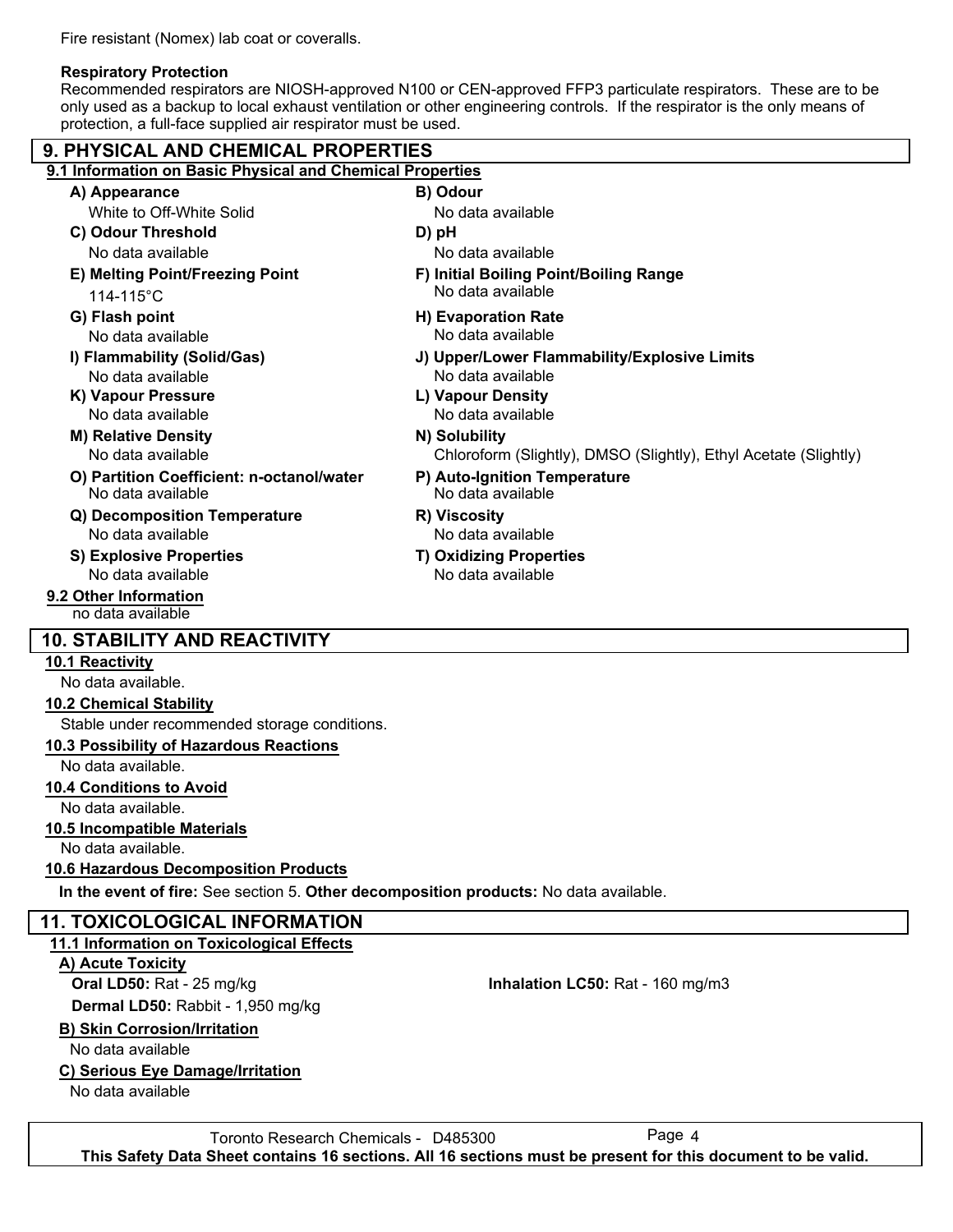### **D) Respiratory or Skin Sensitization**

No data available

#### **E) Germ Cell Mutagenicity**

No data available

#### **F) Carcinogenicity**

No data available

**G) Reproductive Toxicity/Teratogenicity**

No data available

**H) Single Target Organ Toxicity - Single Exposure**

No data available

### **I) Single Target Organ Toxicity - Repeated Exposure**

No data available

#### **J) Aspiration Hazard**

No data available

#### **K) Potential Health Effects and Routes of Exposure**

**Inhalation**

May be harmful if inhaled. May cause respiratory tract irritation.

#### **Ingestion**

May be fatal if swallowed.

### **Skin**

Harmful if absorbed through skin. May cause skin irritation.

**Eyes**

Causes severe eye burns and possible permanent eye damage.

### **L) Signs and Symptoms of Exposure**

The most important known symptoms and effects are described in the labeling (see section 2.2) and/or section 11.

To the best of our knowledge, the chemical, physical, and toxicological properties of this material have not been thoroughly investigated.

#### **M) Additional Information**

RTECS: FC1925000

### **12. ECOLOGICAL INFORMATION**

#### **12.1 Toxicity**

**Toxicity to fish:**

LC50 - Carassius carassius - 23.4 mg/l - 96.0 h

## **12.2 Persistance and Degradability**

No data available.

#### **12.3 Bioaccumulative Potential**

No data available.

#### **12.4 Mobility in Soil**

No data available.

### **12.5 Results of PBT and vPvB Assessment**

No data available.

### **12.6 Other Adverse Effects**

An environmental hazard cannot be excluded in the event of unprofessional handling or disposal. Toxic to aquatic life.

### **13. DISPOSAL CONSIDERATIONS**

### **13.1 Waste Treatment Methods**

#### **A) Product**

Product may be burned in an incinerator equipped with afterburner and scrubber. Excess and expired materials are to be offered to a licensed hazardous material disposal company. Ensure that all Federal and Local regulations regarding the disposal and destruction of this material are followed.

#### **B) Contaminated Packaging**

#### Dispose of as above.

#### **C) Other Considerations**

Product is not to be disposed of in sanitary sewers, storm sewers, or landfills.

Toronto Research Chemicals - D485300 Page 5 **This Safety Data Sheet contains 16 sections. All 16 sections must be present for this document to be valid.**